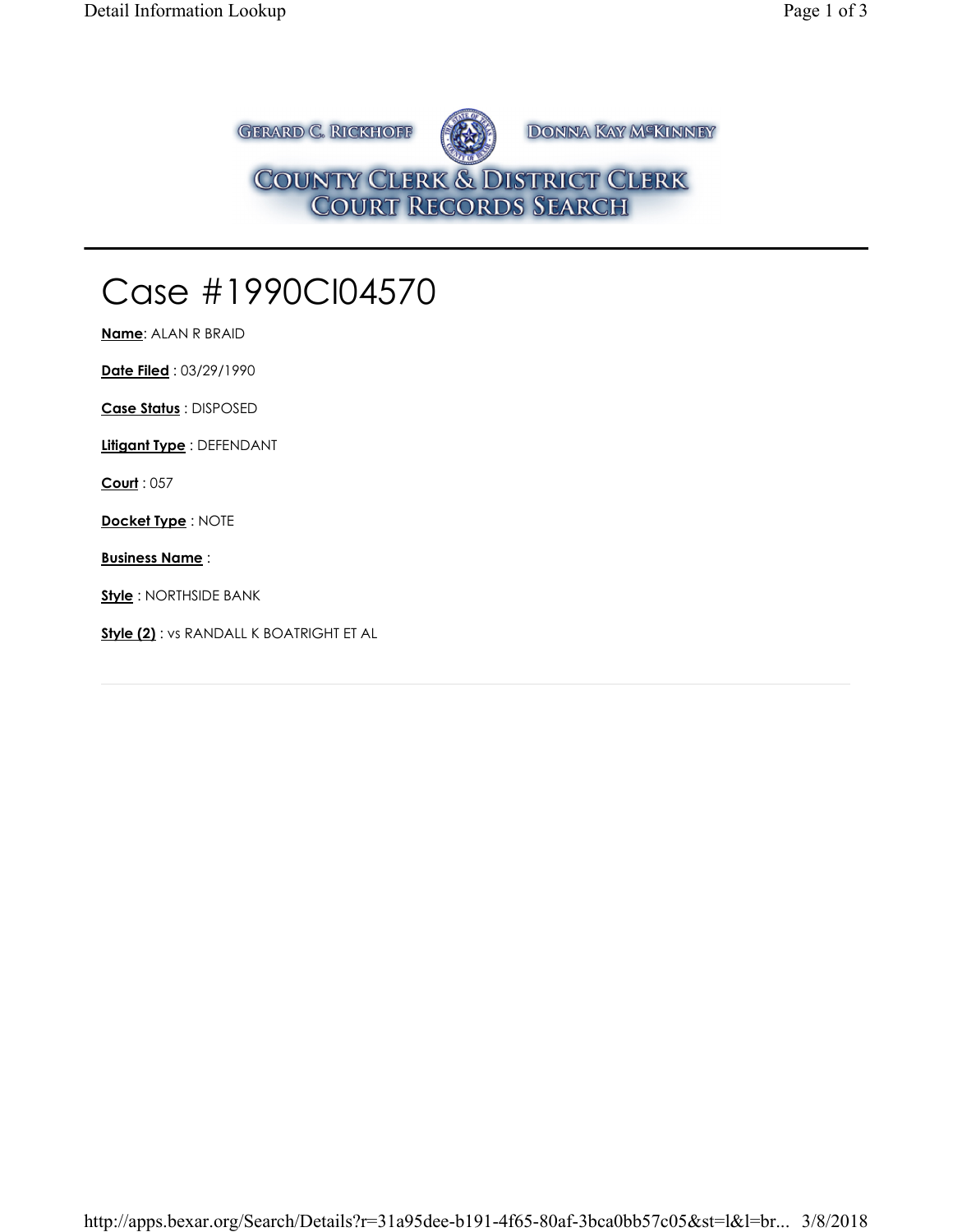## Case History

*Currently viewing 1 through 20 of 72 records*

| Sequence | <b>Date Filed</b> | <b>Description</b>                                                                                                                                       |
|----------|-------------------|----------------------------------------------------------------------------------------------------------------------------------------------------------|
| P00065   | 8/7/2007          | <b>COPY</b><br>OF THE DOCKET SHEET, ORIGINAL PETITION,<br>& NOTICE OF REMOVAL<br>M/O TO MELISSA LEWIS<br>2 DEPOT PLZA STE 201C<br>BEDFORD HILLS NY 10507 |
| P00064   | 8/6/2007          | LETTER TO DISTRICT CLERK<br>FR: MELISSA LEWIS                                                                                                            |
| P00063   | 7/25/2007         | LETTER TO DISTRICT CLERK<br><b>STEPHEN MALLIS</b>                                                                                                        |
| P00062   | 5/23/1997         | <b>FILE MICROFILMED</b><br>REEL 11013 IMAGE 0003 THRU 0003                                                                                               |
| P00061   | 5/1/1997          | <b>FILE MICROFILMED</b><br>REEL 12016 IMAGE 0089 THRU 0089                                                                                               |
| O00001   | 8/14/1991         | NOTICE OF REMOVAL TO FEDERAL COURT<br><b>JUDGE: NO SIGNATURE REQUIRED</b><br>VOL: 0 PAGE: 0                                                              |
| P00059   | 10/26/1990        | <b>SUBPOENA</b><br>TO DARRELL STEWART                                                                                                                    |
| P00060   | 10/5/1990         | CASE CLOSED OTHER DISPOSITION                                                                                                                            |
| P00058   | 10/5/1990         | NOTICE OF<br><b>REMOVAL</b>                                                                                                                              |
| P00057   | 8/17/1990         | <b>CONTINUED</b><br><b>DANIELS</b>                                                                                                                       |
| P00056   | 8/17/1990         | <b>CONTINUED</b><br>DANIELS, EXECUTRIX OF ESTATE OF ROBERT                                                                                               |
| P00055   | 8/17/1990         | <b>RESPONSE TO</b><br>PLTFS REQUEST FOR ADMISSNS DOROTHY                                                                                                 |
| P00054   | 8/16/1990         | <b>ANSWER TO</b><br><b>COUNTERCLAIM OF NORTHSIDE BANK</b>                                                                                                |
| P00053   | 8/10/1990         | <b>CONTINUED</b><br><b>BRAID</b>                                                                                                                         |
| P00052   | 8/10/1990         | <b>RESPONSE TO</b><br>PLTFS REQUEST ADMISSNS ALAN RICHARD                                                                                                |
| P00051   | 8/10/1990         | <b>CONTINUED</b><br><b>BREEDLOVE</b>                                                                                                                     |
| P00050   | 8/10/1990         | <b>RESPONSE TO</b><br>PLTFS REQUEST FOR ADMISSNS ROBERT M                                                                                                |